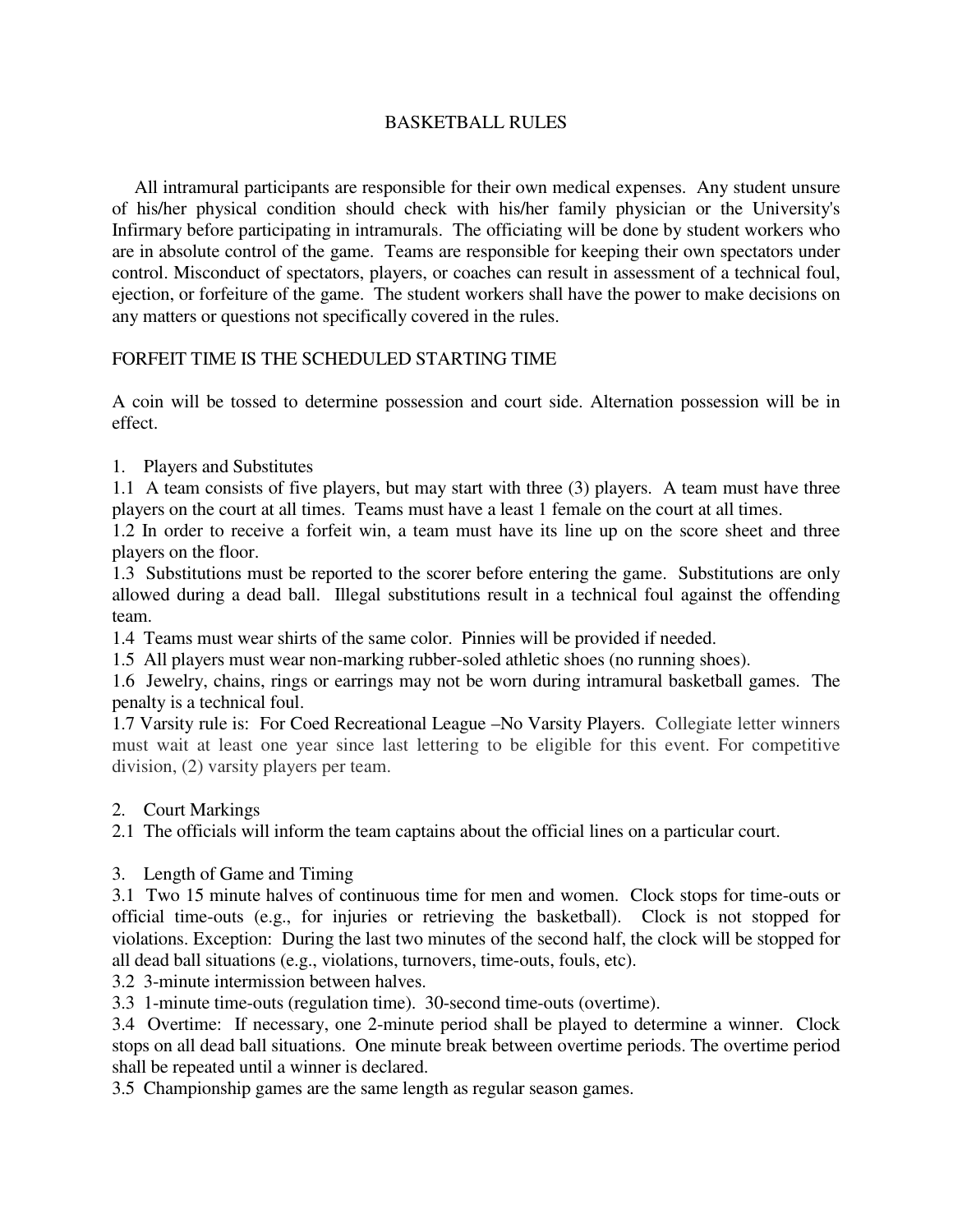4. Time-Outs

4.1 3 (one minute) time-outs per game for each team (no limit per half).

4.2 One (30-second) time-out per overtime period. Time-outs left over from regulation play do not carry over into the overtime periods.

4.3 Time-outs may only be called by players on the court.

4.4 Time-outs may only be called by the team in possession of the ball or during a dead-ball situation. Exception: The opponents of the throw-in team can not call a time-out once the throw-in has begun.

4.5 Time-outs in excess of the allotted number may be requested and shall be granted during regulation playing time or any overtime period at the expense of a technical foul for each. The technical must be given even if the official was unaware that the time-out he granted was excessive.

## 5. Violations

5.1 Back-court: No Violations for Regular Basketball.

5.2 Three Seconds: An offensive player can not be inside of or in contact with the free throw lane between the end boundary and the farther edge of the free throw line (known as the key) while in his team's front court.

5.3 Five-Seconds: An offensive player can not hold the ball for more than five seconds while in his/her front court.

5.4 Other violations are running with the ball (Traveling), intentionally kicking the ball, or dribbling a second time (Double-dribble).

## 6. Throw-in Violations

6.1 The throw-in starts when the ball is at the disposal of a player entitled to the throw-in.

The thrower:

6.2 ...must pass the ball directly into the court so that it touches another player within five seconds of the start of the throw-in. Penalty: Turnover.

6.3 ...cannot cross the vertical plane of the end or side line with any part of his body. Penalty: Turnover.However, stepping on the sideline is not a violation

The opponent of the thrower may not:

6.4 ...foul the thrower. This is an intentional foul.

6.5 ...slap the ball while in the thrower's hands. This is a delay of game--technical foul.

 6.6 ...cross the end-line or its imaginary plane. This is a delay of game. The team should be warned on the first offense and then penalized with a technical foul on each subsequent offense.

7. Personal Fouls: Blocking, charging, hacking, holding, pulling or tripping an opponent, going over an opponents back or threatening the eyes of a player in possession of the ball are all fouls.

7.1 A player shall be allowed 5 personal fouls per game.

7.2 In the case of a double foul, fouls are recorded, no free throws are awarded, and possession of the ball is determined by the alternating possession rule.

7.3 A player is removed from the game when an official calls flagrant foul for unnecessary roughness or unsportsmanlike behavior.

7.4 On the fifth personal foul, that player shall be removed from the game.